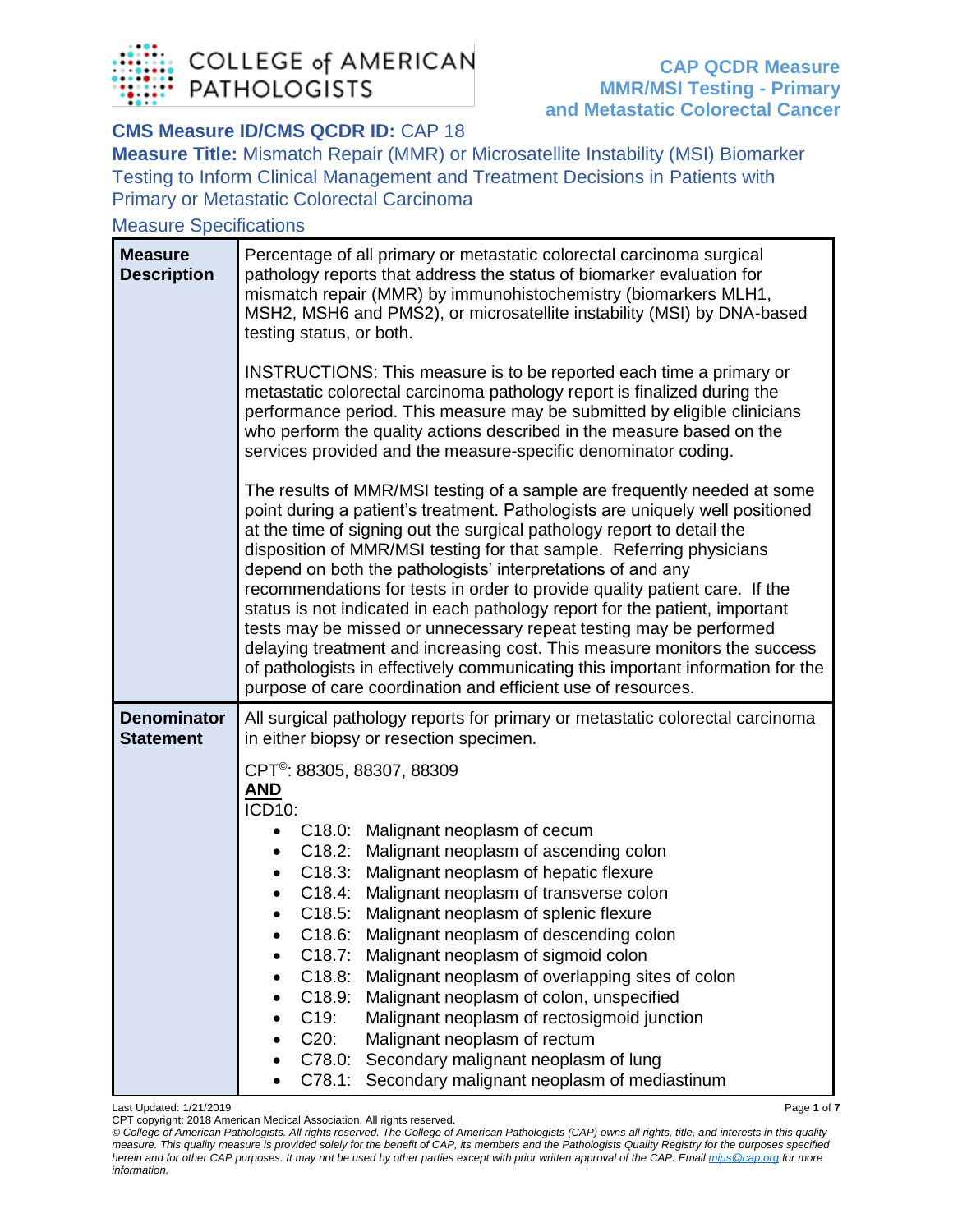

## COLLEGE of AMERICAN **PATHOLOGISTS**

|           | <u>ana motaotativ voivivotai vanvt</u>                                                     |
|-----------|--------------------------------------------------------------------------------------------|
| $\bullet$ | C78.2: Secondary malignant neoplasm of pleura                                              |
|           | C78.3: Secondary malignant neoplasm of other and unspecified                               |
|           | respiratory organs                                                                         |
| $\bullet$ | C78.4: Secondary malignant neoplasm of small intestine                                     |
|           | C78.5: Secondary malignant neoplasm of large intestine and rectum                          |
|           | C78.6: Secondary malignant neoplasm of retroperitoneum and<br>peritoneum                   |
|           | C78.7: Secondary malignant neoplasm of liver and intrahepatic bile                         |
|           | duct                                                                                       |
|           | C78.8: Secondary malignant neoplasm of other and unspecified<br>digestive organs           |
| $\bullet$ | C79.0: Secondary malignant neoplasm of kidney and renal pelvis                             |
| $\bullet$ | C79.01: Secondary malignant neoplasm of right kidney and renal<br>pelvis                   |
|           | C79.02: Secondary malignant neoplasm of left kidney and renal                              |
|           | pelvis                                                                                     |
|           | C79.1: Secondary malignant neoplasm of bladder and other and<br>unspecified urinary organs |
| $\bullet$ | C79.10: Secondary malignant neoplasm of unspecified urinary<br>organs                      |
| $\bullet$ | C79.11: Secondary malignant neoplasm of bladder                                            |
| $\bullet$ | C79.19: Secondary malignant neoplasm of other urinary organs                               |
| $\bullet$ | C79.2: Secondary malignant neoplasm of skin                                                |
| $\bullet$ | C79.3: Secondary malignant neoplasm of brain and cerebral<br>meninges                      |
|           | C79.31: Secondary malignant neoplasm of brain                                              |
|           | C79.32: Secondary malignant neoplasm of cerebral meninges                                  |
| $\bullet$ | C79.4: Secondary malignant neoplasm of other and unspecified                               |
|           | parts of nervous system                                                                    |
| $\bullet$ | C79.40: Secondary malignant neoplasm of unspecified part of<br>nervous system              |
|           | C79.49: Secondary malignant neoplasm of other parts of nervous<br>system                   |
|           | C79.5: Secondary malignant neoplasm of bone and bone marrow                                |
|           | C79.51: Secondary malignant neoplasm of bone                                               |
|           | C79.52: Secondary malignant neoplasm of bone marrow                                        |
|           | C79.6: Secondary malignant neoplasm of ovary                                               |
| $\bullet$ | C79.60: Secondary malignant neoplasm of unspecified ovary                                  |
| $\bullet$ | C79.61: Secondary malignant neoplasm of right ovary                                        |
| $\bullet$ | C79.62: Secondary malignant neoplasm of left ovary C79.7:                                  |
|           | C79.7: Secondary malignant neoplasm of adrenal gland                                       |
| $\bullet$ | C79.70: Secondary malignant neoplasm of unspecified adrenal gland                          |
| $\bullet$ | C79.71: Secondary malignant neoplasm of right adrenal gland                                |
| $\bullet$ | C79.72: Secondary malignant neoplasm of left adrenal gland C79.8:                          |
|           | C79.8: Secondary malignant neoplasm of other specified sites                               |
|           | C79.81: Secondary malignant neoplasm of breast                                             |
|           | C79.82: Secondary malignant neoplasm of genital organs                                     |

Last Updated: 1/21/2019 Page **2** of **7**

CPT copyright: 2018 American Medical Association. All rights reserved.

*© College of American Pathologists. All rights reserved. The College of American Pathologists (CAP) owns all rights, title, and interests in this quality measure. This quality measure is provided solely for the benefit of CAP, its members and the Pathologists Quality Registry for the purposes specified herein and for other CAP purposes. It may not be used by other parties except with prior written approval of the CAP. Emai[l mips@cap.org](mailto:mips@cap.org) for more information.*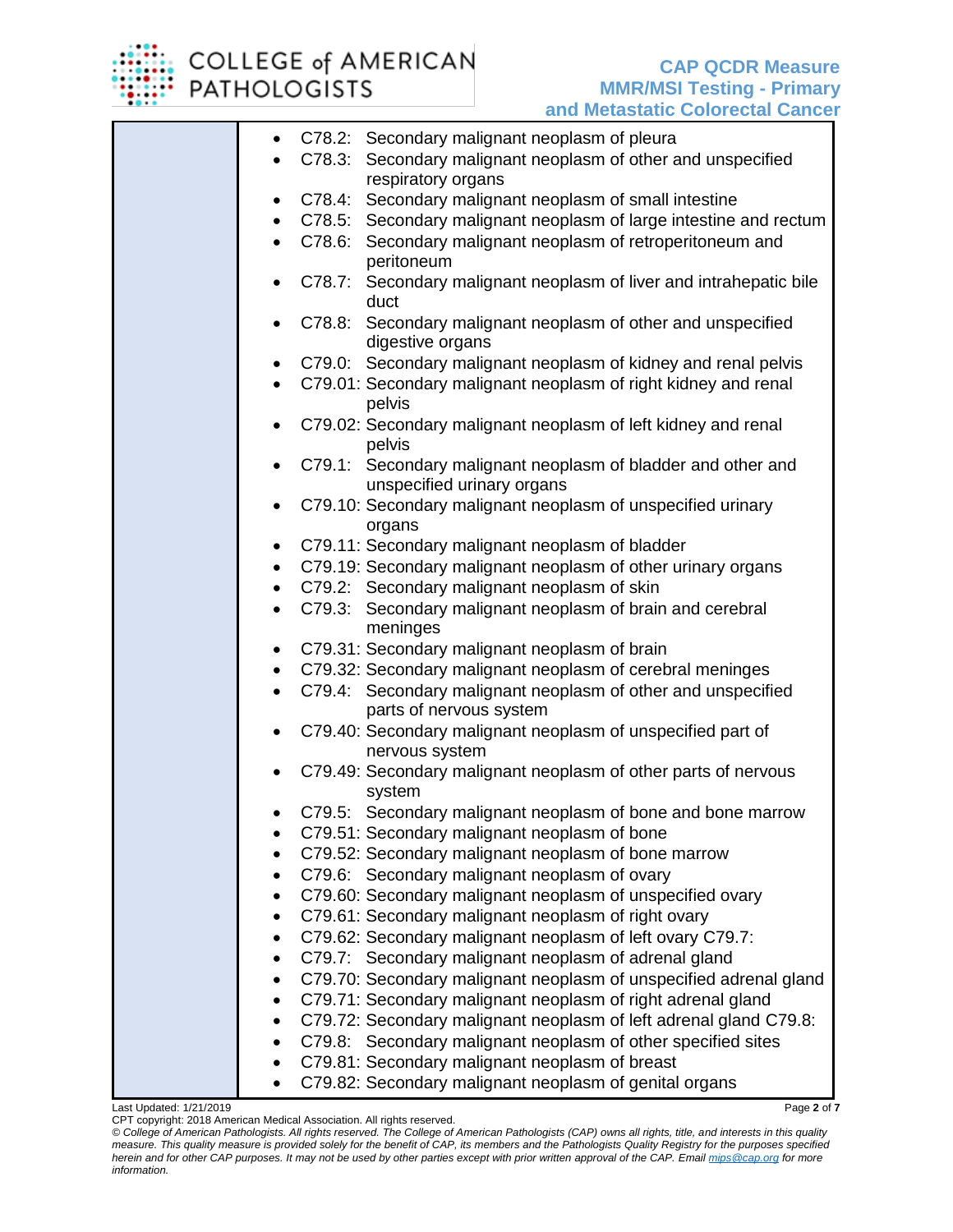

|                                                         | C79.89: Secondary malignant neoplasm of other specified sites<br>$\bullet$<br>C79.9: Secondary malignant neoplasm of unspecified site                                                                                                                                                                                                                                                                                                                                                                                                                                                                                                                                                                                                                                                                                                                                                                                                                                       |  |  |  |  |
|---------------------------------------------------------|-----------------------------------------------------------------------------------------------------------------------------------------------------------------------------------------------------------------------------------------------------------------------------------------------------------------------------------------------------------------------------------------------------------------------------------------------------------------------------------------------------------------------------------------------------------------------------------------------------------------------------------------------------------------------------------------------------------------------------------------------------------------------------------------------------------------------------------------------------------------------------------------------------------------------------------------------------------------------------|--|--|--|--|
| <b>Denominator</b><br><b>Exclusions</b>                 | None                                                                                                                                                                                                                                                                                                                                                                                                                                                                                                                                                                                                                                                                                                                                                                                                                                                                                                                                                                        |  |  |  |  |
| <b>Denominator</b><br><b>Exceptions</b>                 | Documentation of reason(s) MMR, MSI, or both tests were not performed<br>(e.g., payor-related limitations, patients receiving hospice)                                                                                                                                                                                                                                                                                                                                                                                                                                                                                                                                                                                                                                                                                                                                                                                                                                      |  |  |  |  |
| <b>Numerator</b><br><b>Statement</b>                    | Surgical pathology reports that contain impression or conclusion of, or<br>recommendation for testing of MMR, MSI, or both.                                                                                                                                                                                                                                                                                                                                                                                                                                                                                                                                                                                                                                                                                                                                                                                                                                                 |  |  |  |  |
|                                                         | Numerator guidance:<br>This measure requires that immunohistochemistry (IHC) for the four MMR<br>proteins (MLH1, MSH2, MSH6 and PMS2);<br>or<br>MSI by DNA-based testing;<br>or<br>both are addressed in the surgical pathology report for biopsy or resection<br>specimens with primary or metastatic colorectal carcinoma present.<br>A short note can be made in the final report, such as or combination of:<br>No loss of nuclear expression of MMR proteins<br>Loss of nuclear expression of MMR proteins (intact expression)<br>$\bullet$<br>Microsatellite instability (MSI)<br>$\bullet$<br>Microsatellite instability high (MSI-H)<br>$\bullet$<br>Microsatellite instability low (MSI-L)<br>$\bullet$<br>Microsatellite stable (MSS)<br>٠<br>MMR, MSI, or both previously performed<br>$\bullet$<br>MMR, MSI, or both recommended<br>$\bullet$<br>MMR, MSI, or both cannot be determined<br>MMR/MSI status may be derived from either the primary or a reference |  |  |  |  |
| <b>Numerator</b>                                        | laboratory.<br>None                                                                                                                                                                                                                                                                                                                                                                                                                                                                                                                                                                                                                                                                                                                                                                                                                                                                                                                                                         |  |  |  |  |
| <b>Exclusions</b>                                       |                                                                                                                                                                                                                                                                                                                                                                                                                                                                                                                                                                                                                                                                                                                                                                                                                                                                                                                                                                             |  |  |  |  |
| <b>Measure Information</b>                              |                                                                                                                                                                                                                                                                                                                                                                                                                                                                                                                                                                                                                                                                                                                                                                                                                                                                                                                                                                             |  |  |  |  |
| <b>NQS Domain</b>                                       | <b>Communication and Care Coordination</b>                                                                                                                                                                                                                                                                                                                                                                                                                                                                                                                                                                                                                                                                                                                                                                                                                                                                                                                                  |  |  |  |  |
| <b>Meaningful</b><br><b>Measures</b><br>Area(s)         | Transfer of Health Information and Interoperability                                                                                                                                                                                                                                                                                                                                                                                                                                                                                                                                                                                                                                                                                                                                                                                                                                                                                                                         |  |  |  |  |
| <b>Meaningful</b><br><b>Measure</b><br><b>Rationale</b> | Detection of defective mismatch repair in colorectal carcinomas is important<br>for detection of Lynch syndrome (hereditary nonpolyposis colorectal cancer<br>syndrome [HNPCC]), which accounts for approximately 2% to 4% of all<br>colorectal carcinomas and has clinical implications for treatment of the<br>affected patient and family members (1,2). NCCN recommends that all<br>patients with a personal history of colon or rectal cancer should have MMR<br>or MSI testing (3). In the Molecular Biomarkers for the Evaluation of                                                                                                                                                                                                                                                                                                                                                                                                                                 |  |  |  |  |

Last Updated: 1/21/2019 Page **3** of **7**

CPT copyright: 2018 American Medical Association. All rights reserved. *© College of American Pathologists. All rights reserved. The College of American Pathologists (CAP) owns all rights, title, and interests in this quality measure. This quality measure is provided solely for the benefit of CAP, its members and the Pathologists Quality Registry for the purposes specified herein and for other CAP purposes. It may not be used by other parties except with prior written approval of the CAP. Emai[l mips@cap.org](mailto:mips@cap.org) for more information.*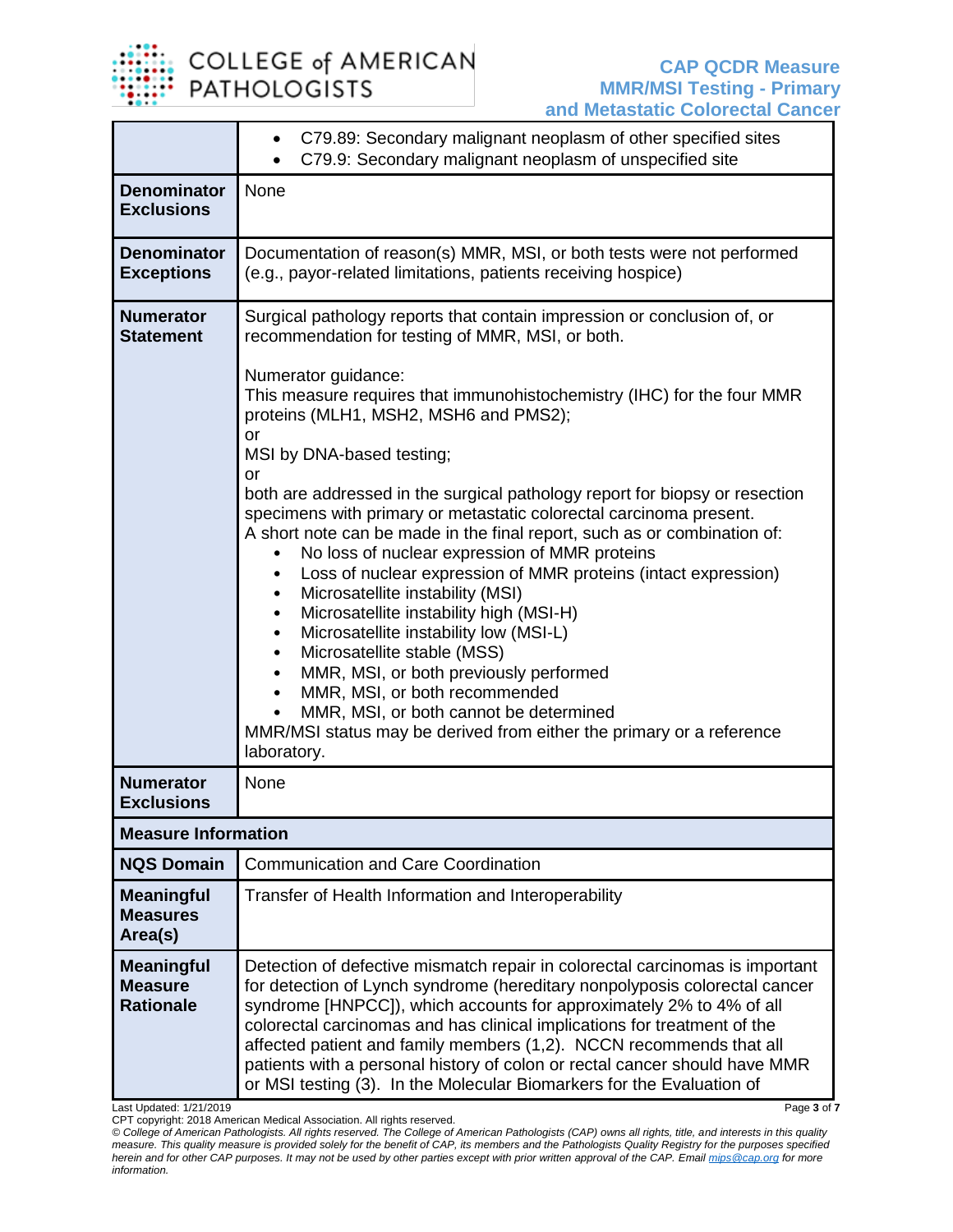

Colorectal Cancer guideline from the American Society for Clinical Pathology, College of American Pathologists, Association for Molecular Pathology, and American Society of Clinical Oncology it is recommended that mismatch repair status testing in patients with colorectal cancers is necessary for the identification of patients at high risk for Lynch syndrome and/or prognostic stratification (1).

One of two different initial tests can be performed on colorectal specimens to identify individuals who might have Lynch Syndrome: 1) IHC for MMR protein expression, which is often diminished because of mutation; or 2) analysis for microsatellite instability (MSI), which results from MMR deficiency NCCN guidelines state IHC and MSI on newly diagnosed colorectal and endometrial cancers regardless of family history to determine Lynch Syndrome, is cost effective and has been confirmed for colorectal cancer and endorsed by the Evaluation of Genomic Applications in Practice and Prevention (EGAPP) working group at the CDC, the US Multi-Society Task Force on Colorectal Cancer, and the American Gastroenterological Association (5).

The measure is designed to account for situations where it is not appropriate, safe or possible to obtain MMR or MSI evaluation due to the patient receiving hospice or palliative care, the patient is not at risk for Lynch syndrome (hereditary nonpolyposis colorectal cancer syndrome [HNPCC]), or resources to perform the evaluation are not available. In addition, it is intended to reflect factors relating to patient choice. For all colorectal adenocarcinoma or secondary malignancy from colorectal adenocarcinoma cases, whether MMR, MSI, or both were conducted or not, a standard statement addressing MMR, MSI or both should be included in pathology reports.

- 1. Rubenstein JH, Enns R, Heidelbaugh J, et al. American Gastroenterological Association Institute guideline on the diagnosis and management of Lynch syndrome. Gastroenterology. 2015;149:777–782.
- 2. Schmeler KM, Lynch HT, Chen LM, et al. Prophylactic surgery to reduce the risk of gynecologic cancers in the Lynch syndrome. N Engl J Med. 2006;354:261–269.
- 3. Meyers, M., M. W. Wagner, H. S. Hwang, T. J. Kinsella, and D. A. Boothman. Role of the hMLH1 DNA mismatch repair protein in fluoropyrimidine-mediated cell death and cell cycle responses. Cancer Res 2001. 61:5193–5201.
- 4. Sepulveda AR, et al. Molecular Biomarkers for the Evaluation of Colorectal Cancer: Guideline from the American Society for Clinical Pathology, College of American Pathologists, Association for Molecular Pathology, and American Society of Clinical Oncology. Arch Pathol Lab Med. 2017 May;141(5):625-657.
- 5. Benson, AB, et al. National Comprehensive Cancer Network (NCCN) Guidelines Insights. Colon Cancer, Version 2.2018. J Natl Compr Canc Netw 2018;16:359-369.

Last Updated: 1/21/2019 Page **4** of **7**

CPT copyright: 2018 American Medical Association. All rights reserved.

*<sup>©</sup> College of American Pathologists. All rights reserved. The College of American Pathologists (CAP) owns all rights, title, and interests in this quality measure. This quality measure is provided solely for the benefit of CAP, its members and the Pathologists Quality Registry for the purposes specified herein and for other CAP purposes. It may not be used by other parties except with prior written approval of the CAP. Emai[l mips@cap.org](mailto:mips@cap.org) for more information.*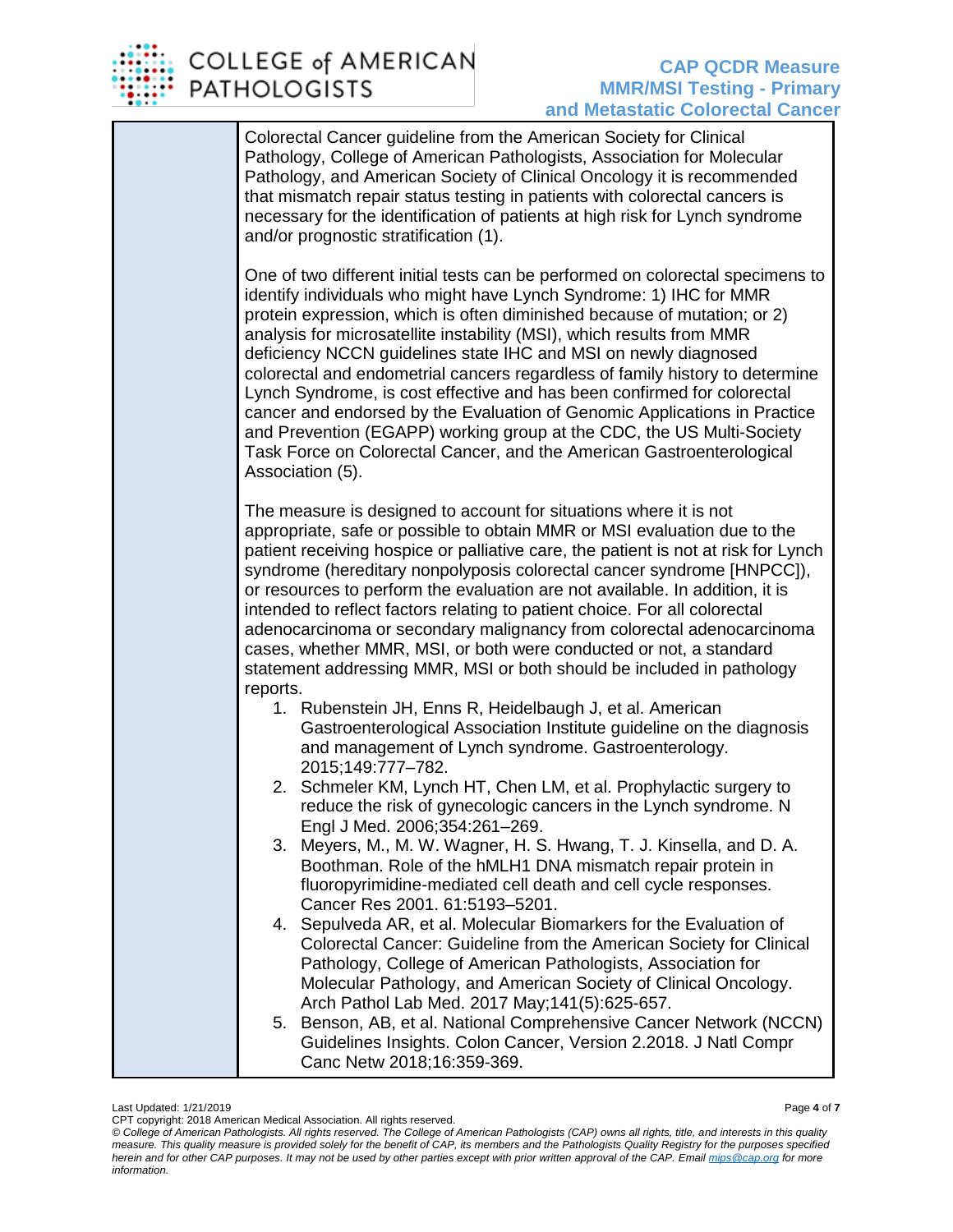

| <b>Measure</b><br><b>Type</b>                                     | Process                                                                                                                                                                                                                                                                                                                                                                                                                                                                                                                                                                                                                                                                                                                                                                                                                                                                                                                                                                                                                                                                                                                                                                                                                                                                                                                                                                                                                                     |
|-------------------------------------------------------------------|---------------------------------------------------------------------------------------------------------------------------------------------------------------------------------------------------------------------------------------------------------------------------------------------------------------------------------------------------------------------------------------------------------------------------------------------------------------------------------------------------------------------------------------------------------------------------------------------------------------------------------------------------------------------------------------------------------------------------------------------------------------------------------------------------------------------------------------------------------------------------------------------------------------------------------------------------------------------------------------------------------------------------------------------------------------------------------------------------------------------------------------------------------------------------------------------------------------------------------------------------------------------------------------------------------------------------------------------------------------------------------------------------------------------------------------------|
| <b>Data Source</b>                                                | Laboratory Information Systems; pathology reports                                                                                                                                                                                                                                                                                                                                                                                                                                                                                                                                                                                                                                                                                                                                                                                                                                                                                                                                                                                                                                                                                                                                                                                                                                                                                                                                                                                           |
| <b>Summary of</b><br><b>Performance</b><br>Gap<br><b>Evidence</b> | In May 2017, the American Society for Clinical Pathology (ASCP), the<br>College of American Pathologists (CAP), the Association for Molecular<br>Pathology (AMP), and the American Society of Clinical Oncology (ASCO)<br>collaborated to develop a clinical practice guideline on molecular biomarker<br>testing for patients with early and advanced colorectal cancer. This<br>evidence-based clinical practice guideline was developed to help establish<br>standard molecular biomarker testing, guide targeted therapy decisions, and<br>advance personalized care for these patients (1).                                                                                                                                                                                                                                                                                                                                                                                                                                                                                                                                                                                                                                                                                                                                                                                                                                            |
|                                                                   | Prior to the release of this guideline, the utility of incorporating prognostic<br>biomarkers in the management of patients with CRC had not been well<br>defined in clinical practice and treatment decisions are not made based on<br>prognostic markers, despite in vitro data suggesting that 5-FU-based<br>therapies do not work in these cancers (2-4). However, as chemotherapeutic<br>regimens become refined and as panels of prognostic markers are put in<br>place to determine which CRC patients should receive therapy, these data<br>will become essential.                                                                                                                                                                                                                                                                                                                                                                                                                                                                                                                                                                                                                                                                                                                                                                                                                                                                  |
|                                                                   | Laboratories and regulatory agencies are faced with challenges to rapidly<br>and efficiently provide new test results for the management of patients with<br>cancer. There is a need for current evidence-based recommendations for<br>the molecular testing of CRC tissues to guide targeted therapies and<br>conventional chemotherapy regimens. Therefore, the current evidence-<br>based recommendations for the molecular testing of CRC tissues were<br>developed so that new advances in the molecular testing for clinical<br>management of CRC can be integrated (1).<br>1. Sepulveda AR, et al. Molecular Biomarkers for the Evaluation of<br>Colorectal Cancer: Guideline from the American Society for Clinical<br>Pathology, College of American Pathologists, Association for<br>Molecular Pathology, and American Society of Clinical Oncology.<br>Arch Pathol Lab Med. 2017 May; 141(5):625-657.<br>2. Claij, N. and H. te Riele. Microsatellite instability in human cancer: a<br>prognostic marker for chemotherapy? Exp Cell Res 1999. 246:1-10.<br>3. Fink, D., S. Aebi, and S. B. Howell. The role of DNA mismatch<br>repair in drug resistance. Clin Cancer Res 1998. 4:1-6.<br>4. Meyers, M., M. W. Wagner, H. S. Hwang, T. J. Kinsella, and D. A.<br>Boothman. Role of the hMLH1 DNA mismatch repair protein in<br>fluoropyrimidine-mediated cell death and cell cycle responses.<br>Cancer Res 2001. 61:5193-5201. |
| <b>Measure</b><br><b>Owner</b>                                    | <b>College of American Pathologists</b>                                                                                                                                                                                                                                                                                                                                                                                                                                                                                                                                                                                                                                                                                                                                                                                                                                                                                                                                                                                                                                                                                                                                                                                                                                                                                                                                                                                                     |
| <b>NQF ID</b>                                                     | N/A                                                                                                                                                                                                                                                                                                                                                                                                                                                                                                                                                                                                                                                                                                                                                                                                                                                                                                                                                                                                                                                                                                                                                                                                                                                                                                                                                                                                                                         |

Last Updated: 1/21/2019 Page **5** of **7**

CPT copyright: 2018 American Medical Association. All rights reserved.

*<sup>©</sup> College of American Pathologists. All rights reserved. The College of American Pathologists (CAP) owns all rights, title, and interests in this quality measure. This quality measure is provided solely for the benefit of CAP, its members and the Pathologists Quality Registry for the purposes specified herein and for other CAP purposes. It may not be used by other parties except with prior written approval of the CAP. Emai[l mips@cap.org](mailto:mips@cap.org) for more information.*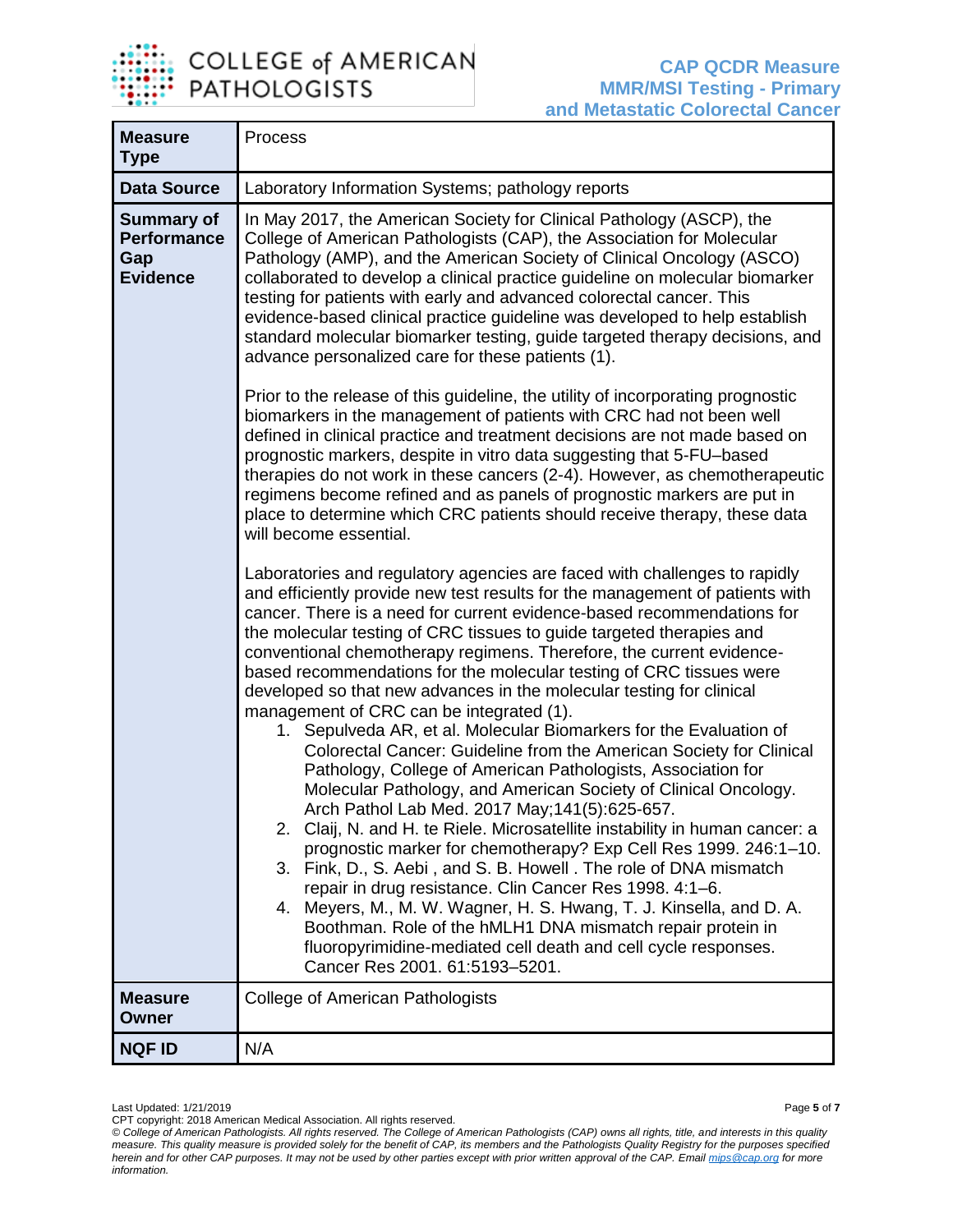

| <b>Number of</b><br><b>Performance</b><br><b>Rates</b>                                                | 1                                                                                                                                                                                                                                                                                                                                                                                                                                                                                                                                                                                                                                                                                                                                                                                                                                                                                                    |  |  |  |
|-------------------------------------------------------------------------------------------------------|------------------------------------------------------------------------------------------------------------------------------------------------------------------------------------------------------------------------------------------------------------------------------------------------------------------------------------------------------------------------------------------------------------------------------------------------------------------------------------------------------------------------------------------------------------------------------------------------------------------------------------------------------------------------------------------------------------------------------------------------------------------------------------------------------------------------------------------------------------------------------------------------------|--|--|--|
| <b>Overall</b><br><b>Performance</b><br>Rate                                                          | 1st Performance Rate                                                                                                                                                                                                                                                                                                                                                                                                                                                                                                                                                                                                                                                                                                                                                                                                                                                                                 |  |  |  |
| <b>High-priority</b>                                                                                  | Yes                                                                                                                                                                                                                                                                                                                                                                                                                                                                                                                                                                                                                                                                                                                                                                                                                                                                                                  |  |  |  |
| Improvement<br><b>Notation</b>                                                                        | Inverse Measure: No<br>Proportional Measure: Yes (Higher score indicates better quality)<br>Continuous Variable Measure: No<br>Ratio Measure: No<br>Risk-adjusted: No                                                                                                                                                                                                                                                                                                                                                                                                                                                                                                                                                                                                                                                                                                                                |  |  |  |
| <b>Specialty</b>                                                                                      | Pathology                                                                                                                                                                                                                                                                                                                                                                                                                                                                                                                                                                                                                                                                                                                                                                                                                                                                                            |  |  |  |
| <b>Current</b><br><b>Clinical</b><br><b>Guideline the</b><br><b>Measure is</b><br><b>Derived From</b> | Clinicians should order mismatch repair (MMR) status testing in patients with<br>colorectal cancers for the identification of patients at high risk for Lynch<br>syndrome and/or prognostic stratification (Strong recommendation) (1).<br>Universal MMR* or MSI* testing is recommended in all patients with a<br>personal history of colon or rectal cancer (Strong recommendation) (2).<br>1. Sepulveda AR, et al. Molecular Biomarkers for the Evaluation of<br>Colorectal Cancer: Guideline from the American Society for Clinical<br>Pathology, College of American Pathologists, Association for<br>Molecular Pathology, and American Society of Clinical Oncology.<br>Arch Pathol Lab Med. 2017 May; 141(5): 625-657.<br>2. Benson, AB, et al. National Comprehensive Cancer Network (NCCN)<br>Guidelines Insights. Colon Cancer, Version 2.2018. J Natl Compr<br>Canc Netw 2018;16:359-369. |  |  |  |

CPT copyright: 2018 American Medical Association. All rights reserved. *© College of American Pathologists. All rights reserved. The College of American Pathologists (CAP) owns all rights, title, and interests in this quality measure. This quality measure is provided solely for the benefit of CAP, its members and the Pathologists Quality Registry for the purposes specified herein and for other CAP purposes. It may not be used by other parties except with prior written approval of the CAP. Emai[l mips@cap.org](mailto:mips@cap.org) for more information.*